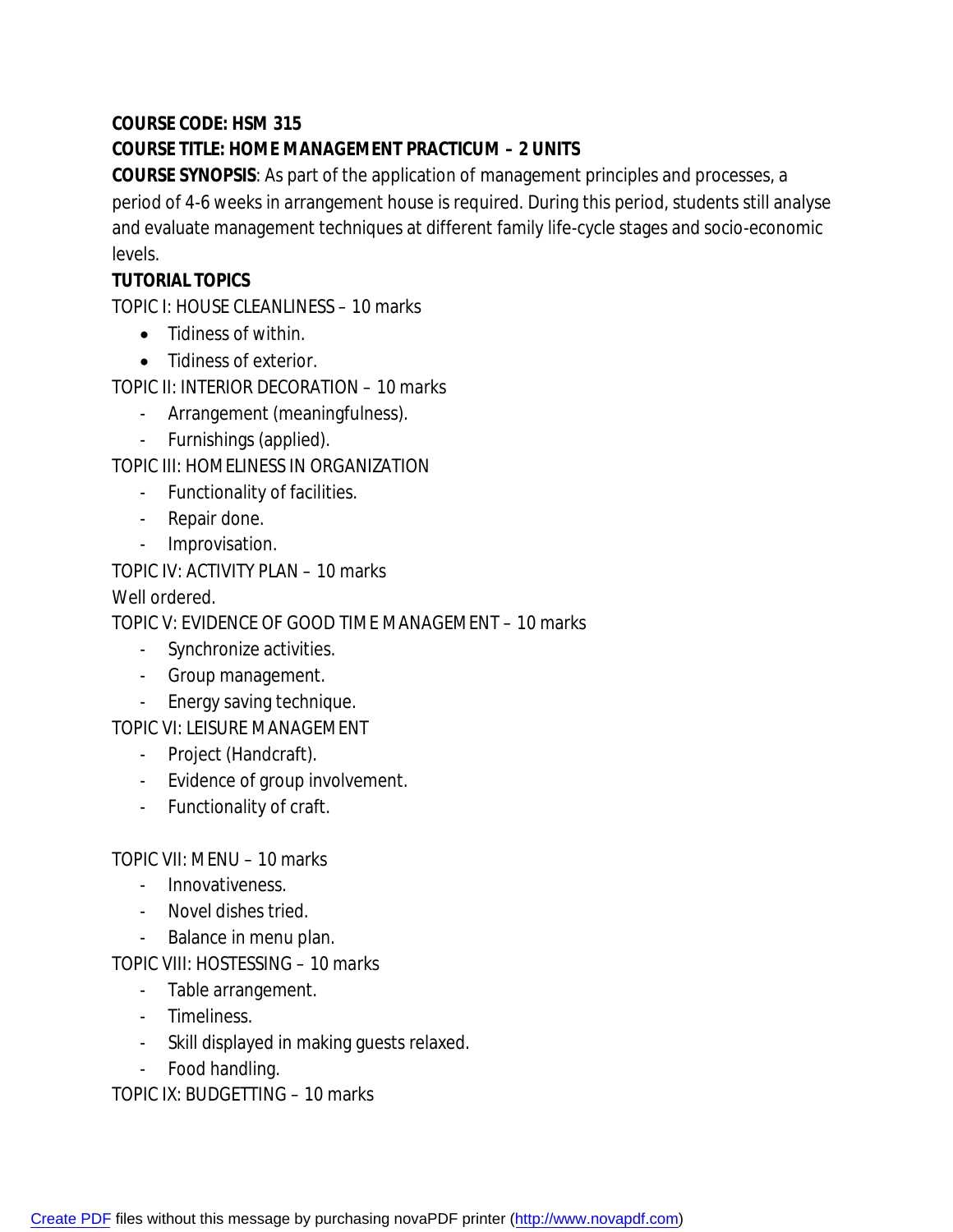- Food preservation skills.
- Bulk buying.

TOPIC X: STUDENT EXPERIENCE IN THE FLAT – 5 marks

- Introduction.
- New friendship.
- Knowledge gained.
- Novel things learnt.

TOPIC XI: REPAIRS UNDERTAKEN IN THE HOUSE FOR COMFORTABILITY – 5 marks

### **COURSE CODE: HSM 404**

# **COURSE TITLE: NIGERIAN COTTAGE INDUSTRY**

**COURSE SYNOPSIS:** Concept and principles of cottage industries case studies of various types of cottage industries in Nigeria. Their operations, problems and prospects. Government policies and laws on cottage industries.

Report of case studies/reviews done individually or group.

# **LECTURE NOTES**

TOPIC I: INTRODUCTION – MEANING OF COTTAGE INDUSTRY

Principles of cottage industry

Types of cottage industries in Nigeria.

- $\triangleright$  Household scale.
- $\triangleright$  Workshop scale.

TOPIC II: GROWTH PROSPECTS OF COTTAGE INDUSTRIES

- 1. Government contributions loan for SMEs.
- 2. NGO contributions Awareness creation and training

-Facilitation with soft loans.

TOPIC III: COTTAGE INDUSTRIES RELATED TO WOMEN

- **Tapestry.**
- Cane making.
- **•** Dressmaking.
- **•** Weaving.
- Batik tie & dye.
- **Interior decoration & crafts.**
- Soap making.
- **Local food processing.**

TOPIC IV: PROBLEMS OF COTTAGE INDUSTRIES

- $\checkmark$  Market facilities.
- $\checkmark$  Raw material wastefulness.
- $\checkmark$  Slow market growth.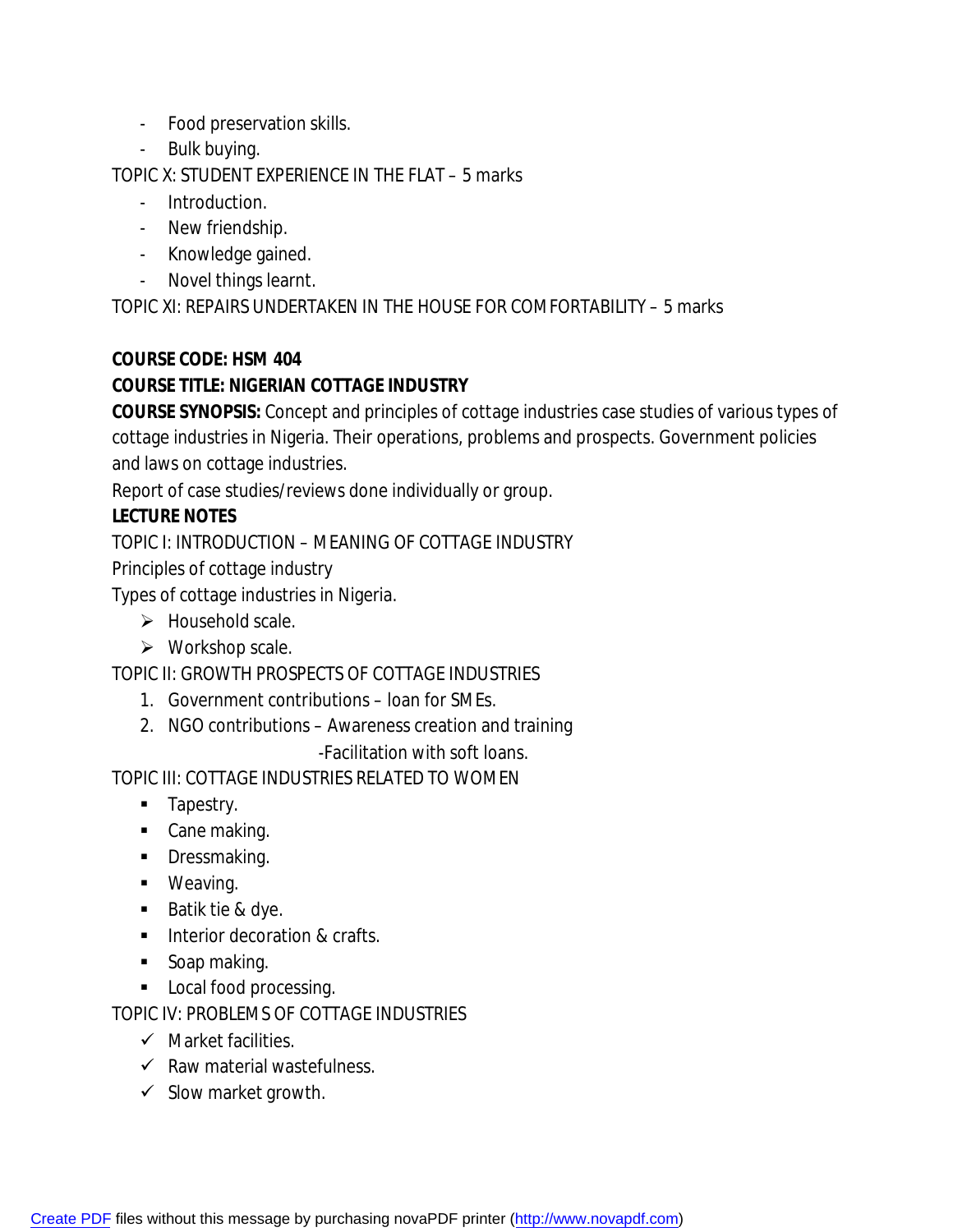- $\checkmark$  Death of small/medium technology appropriate for scale of production.
- $\checkmark$  Management problems.
- $\checkmark$  Heavy use of family labour.
- $\checkmark$  Lack of managerial training.
- $\checkmark$  Managerial responsibility of entrepreneur.

TOPIC V: ROLE OF TRADITIONAL FINANCIAL INTERMEDIARIES

- Credit unions.
- ❖ Cooperative societies.
- ❖ Community banks.
- ❖ SMEs associations.
- Microfinance industries.
- ❖ Leasing & finance companies.

TOPIC VI: FACILITATION OF MARKET LINKAGES AND ACCESS TO CAPITAL

Discuss activities of GBF & FNF.

TOPIC VII: POTENTIALS OF SMEs

- Employment generation.
- Rural development.
- Economic growth and industrialization.
- Diversified utilization of indigenous resources.

TOPIC VIII: CONSTRAINT OF SME OPERATION

- Insufficient personal savings/funding.
- Uncoordinated business ideas and plans.
- Non bankable projects.
- Flunctuating and prohibitive interest rate.
- Volatile exchange rate engine.

TOPIC IX: PROJECT EVALUATION

Introduction – Need for evaluation of a project before enbarking on it to discover the profitability or non-profitability of it.

Types of evaluation

- Baseline studies.
- Ongoing evaluation.
- Expert evaluation.

TOPIC X: REPORTING FEASIBILITY STUDY OF A PROJECT

These are the features it must contain

- Availability of resources (manpower, market resources)
- Experience of progressive investors.
- Visitation of location to note
	- 1. Climate.